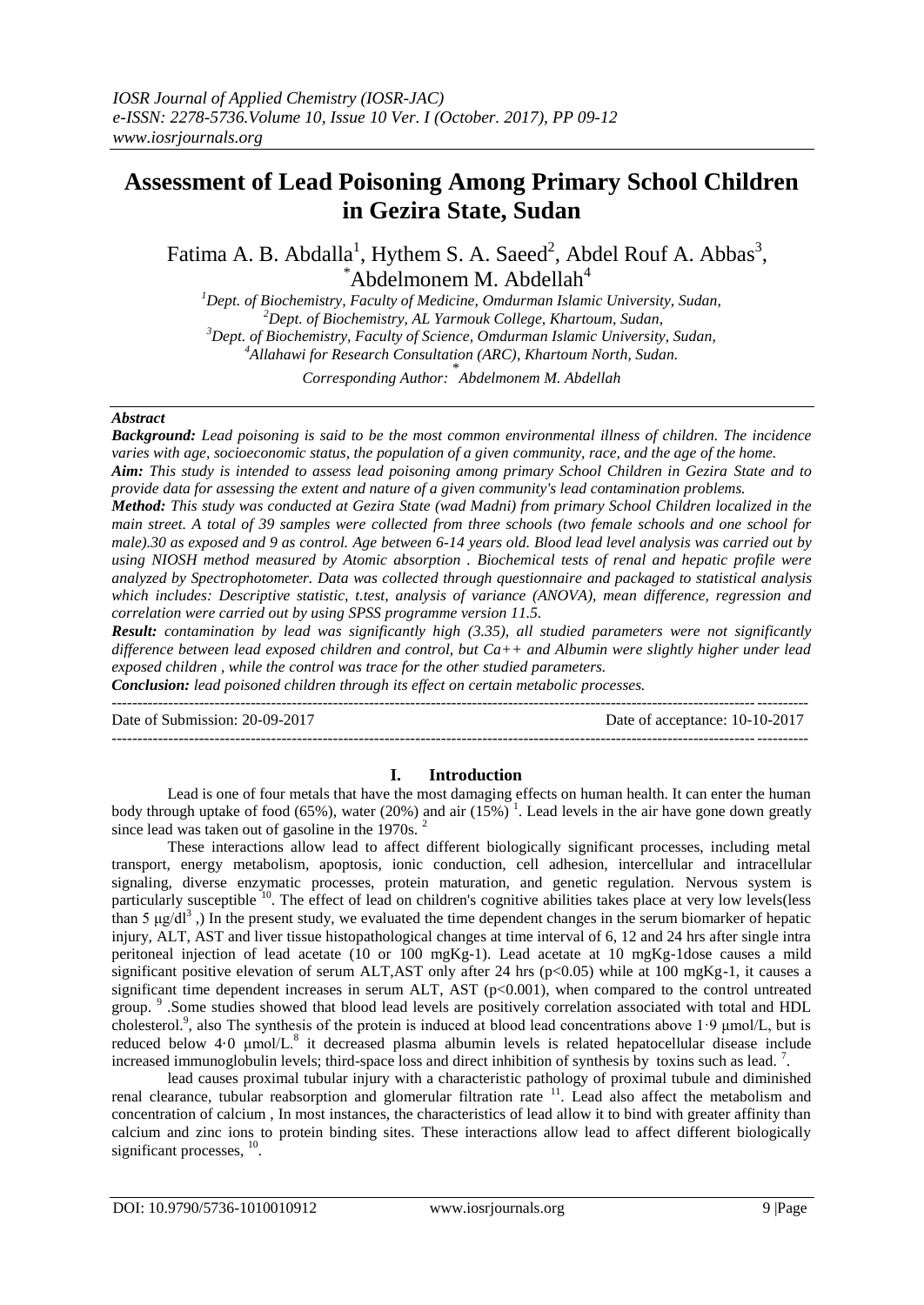Lead exposure is an important environmental health problem particularly affecting the children of occupational children living in the lead-contaminated environment. So the objectives of this study to find out the frequency, potential sources and adverse health effects of elevated blood lead level (BLL) in the children.

#### **Materials**

### **II. Material and Methods**

**Study area:** from Gezira state (Wad Madni) primary school children ,three schools involved two are females and one is males for collecting control sample., However, the control samples were collected from children's in schools located far from roads with heavy traffics.

**Sample size:** the study involved 30 sample from exposed children and 9 as control, To assess the effect of lead poisoning on studied children , the study involved different parameters related to lead concentration in the body, so in each sample we can estimate the concentration of, lead as the main parameters,  $Ca++$ , Creatinine(as an indicator to renal function ), and cholesterol (lipid profile), Alanine amino transferase (ALT) and Albumin, Total bilirubin, Direct bilirubin all as indicators for liver function.

The application of estimated sample was applied to control samples to compare between exposed children and control samples.

#### **Methods**

#### **Method for lead estimation by Analytical Method for Atomic Absorption Spectroscopy BC-5 Analysis of serum and plasma: lead Scope**

This method was described and determined of lead in serum and plasma. Samples were diluted by de ionized water. The analysis was performed against standards which prepared in glycerol to approximate the viscosity characteristics of the diluted samples.

Normal serum levels 10-20μg/dl

Normal serum levels 0.001-0.002mg/dl

# **Typical Analytical Procedure lead of Sample**

**Preparation of sample:** for determination of lead in serum, the samples were diluted with deionized water by 1:5 respectively**.**

**Analysis:** the concentration of lead was determined by using the conditions listed in the "Standard Conditions" section. Lead standards were prepared by diluted the lead stock standard solution, described in the Standard Conditions" for lead, with 5%  $(v/v)$  glycerol. A 5%  $(v/v)$  glycerol solution was used as blank solution <sup>12</sup>.

#### **Standard Atomic Absorption Condition for lead:**

| Wavelength<br>Slit | <b>Relative Noise</b> | Characteristic<br>concentration | Characteristic<br>concentration | linear<br>Range |
|--------------------|-----------------------|---------------------------------|---------------------------------|-----------------|
| (nm)               | (nm)                  | (mg /l)                         | (mg/dl)                         | (mg/l)          |
| 203.9              | 0.7                   | 0.018                           | 0.001                           | 0.9             |
| 307.6              | 0.7                   | 79.0                            | 0.0035                          | 0.9             |

1-Recommended Flame; air-acetylene, oxidizing (lead, blue)

2-Data obtained with standard nebulizer or impact lead will typically provide a 2-3x sensitivity improvement**.** 3-Characteristic concentration with **a N2O-C2H2** flame at 203.9 nm: 0.084 mg/l.

4-Table contains HCL data. EDL sensitivity values approximately the same.

#### **Standard Flame Emission Conditions for lead:**

| uuru ruunt miinsnon conunons ior itaal |                         |  |  |  |  |  |
|----------------------------------------|-------------------------|--|--|--|--|--|
| Slit                                   | Flame                   |  |  |  |  |  |
| nm                                     |                         |  |  |  |  |  |
| v.                                     | Nitrous oxide-acetylene |  |  |  |  |  |
|                                        |                         |  |  |  |  |  |

Stock Standard lead was about 500 mg which Dissolved in 0.500g of lead metal in minimum volume Solution of  $(1+1)$  HCL and diluted to liter with 1%  $(v/v)$  HCL light Sources, both Electrode less Discharge Lamps (EDLs) and Hollow Cathode lamps were available for lead. EDLs provided greater light output and longer life than Hollow Cathode Lamps. For lead, both EDLs and Hollow Cathode Lamps provided approximately the same sensitivity and detection limit.

Detection for liver and renal function Spectrophotometery by using<sup>14</sup> method for TG, <sup>4</sup> method for cholesterol ,Calcium determined by using  $\frac{6}{5}$ ,  $\frac{5}{5}$ method for Creatinine estimation,  $\frac{5}{5}$  for ALT,  $\frac{6}{5}$ for albumin,  $\frac{13}{5}$ for total protein.

#### **III. Results**

Table( 1) showed that there was +ve and insignificant relationship between exposed lead levels and their cholesterol, Creatinine , ALT, T. protein ,T.bilirubin while there was –ve , weak and insignificant correlation with  $Ca++$ , TG, and albumin levels at  $(p<0.05)$ .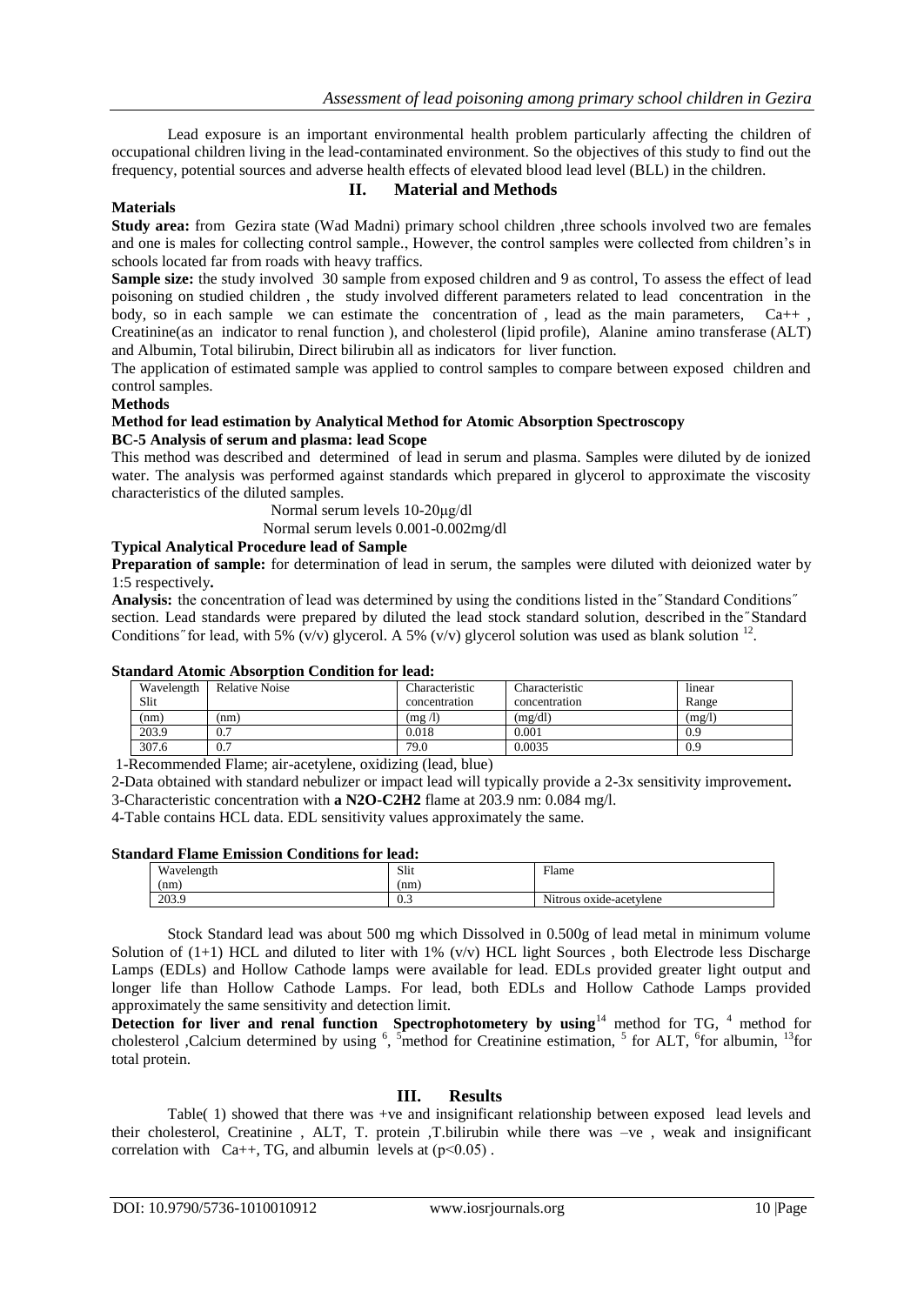In Medani city lead levels were significantly  $(P<0.01)$  higher  $(3.34)$  in lead exposed children as compare to control subjects (2.00), and the percentage of elevation was estimated by about 67.0% (table 2) also showed that all other studied parameters were not significantly difference between lead exposed children and control, but Ca++, TG and Albumin were slightly higher under lead exposed children, while the reverse was trace for the other studied parameters.

| <b>Variable</b> | <b>Lead concentration</b><br><b>Coefficient &amp;Probabilty</b> | (P)   |  |
|-----------------|-----------------------------------------------------------------|-------|--|
|                 | (r)                                                             |       |  |
| $Ca++$          | ns<br>$-0.138$                                                  | 0.443 |  |
| <b>TG</b>       | ns.<br>$-0.041$                                                 | 0.822 |  |
| Cholesterol     | ns<br>0.007                                                     | 0.967 |  |
| Creatinine      | ns<br>0.028                                                     | 0.876 |  |
| <b>ALT</b>      | ns<br>0.126                                                     | 0.484 |  |
| T.protein       | ns<br>0.005                                                     | 0.977 |  |
| Albumin         | ns<br>$-0.058$                                                  | 0.749 |  |
| Total bilirubin | ns<br>0.046                                                     | 0.800 |  |

**Table 1: C**orrelation between exposed children lead levels and biochemical parameters at Medani city.

#### **ns: no significant correlation**

**Table 2:** Comparison between lead exposed children and control for some biochemical parameters at Medani  $\ddot{\alpha}$ 

| <b>UILY</b>        |          |         |     |                  |         |              |  |  |  |
|--------------------|----------|---------|-----|------------------|---------|--------------|--|--|--|
| <b>Parameters</b>  | exposure | control | d.f | S.E <sub>±</sub> | t.value | significance |  |  |  |
| Pb                 | 3.34     | 2.00    | 37  | 0.22             | 6.05    | **           |  |  |  |
| $Ca++$             | 9.24     | 9.32    | 37  | 0.05             | 1.52    | ns           |  |  |  |
| T.G                | 42.34    | 42.63   | 37  | 1.22             | 0.23    | ns           |  |  |  |
| <b>Cholesterol</b> | 146      | 144     | 37  | 5.4              | 0.37    | ns           |  |  |  |
| <b>Creatinine</b>  | 0.64     | 0.71    | 37  | 0.08             | 0.95    | ns           |  |  |  |
| <b>ALT</b>         | 14.53    | 14.62   | 37  | 0.22             | 0.43    | ns           |  |  |  |
| T.P                | 6.63     | 6.69    | 37  | 0.10             | 0.55    | ns           |  |  |  |
| Alb                | 3.92     | 3.94    | 37  | 0.08             | 0.22    | ns           |  |  |  |
| <b>T.bilirubin</b> | 0.66     | 0.70    | 37  | 0.05             | 0.84    | ns           |  |  |  |

ns: No significant correlation.

 **\*\*: significant correlation at 0.01 level of probability** 

## **IV. Discussion**

The characteristics of lead allow it to bind with greater affinity than calcium and zinc ions to protein binding sites. These interactions allow lead to affect different biologically significant processes, <sup>10</sup> level of calcium decreased with increase concentration of lead in exposed children(9.24mg/dl) as compare with control(9.24mg/dl), Some studies showed that blood lead levels are positively correlation associated with total and HDL cholesterol. <sup>9</sup>, lead modify the metabolism of lipids, Since the average blood lead level of exposed children was 3.34 (as in table2 ) below the standard lead level this might that no threshold level below which lead causes no injury. The synthesis of the protein is induced at blood lead concentrations above 1.9  $\mu$ mol/L,  $\delta$ . This study was found that positive correlation between liver enzymes , total protein with lead reflect modification of protein genes by elevated level of lead, albumin direct inhibition of synthesis by toxins such as lead. <sup>7</sup>. So lead exposed children showed negative correlation lead can affect to tubular reabsorption and glomerular filtration rate for some molecules when it reach high concentration this reflect no effect of lead in renal function in studied children.

The present study stated that there was no significant difference between exposed and control children in all parameters which reflect general lead poisoning either in school localized in main street and away from main roads.

### **V. Conclusion**

Environmental toxicities by lead spread in Gezira state which affect liver function of primary school children.